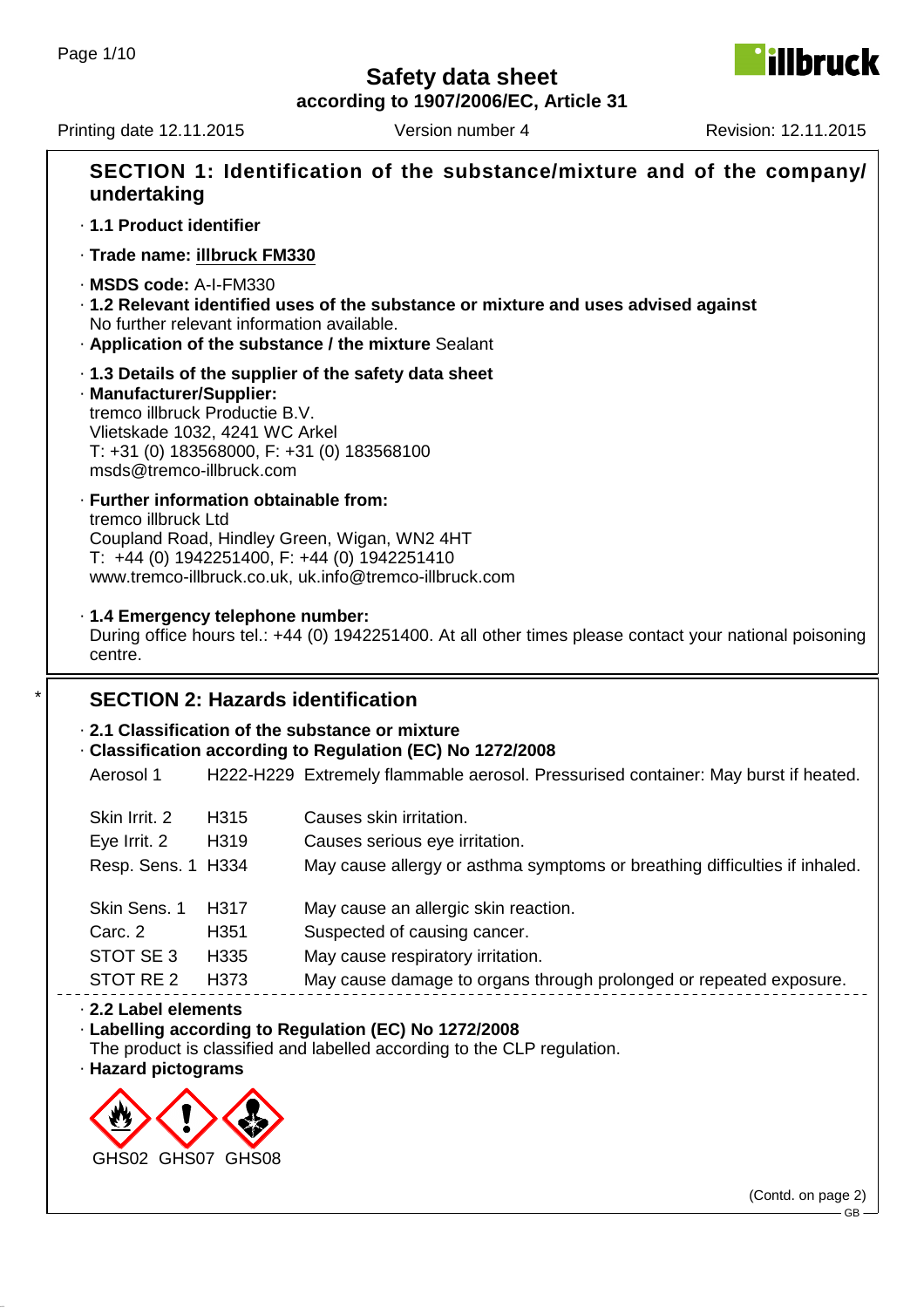**according to 1907/2006/EC, Article 31**

Printing date 12.11.2015 Version number 4 Revision: 12.11.2015

**illbruck** 

#### **Trade name: illbruck FM330**

Reg.nr.: 01-2119486772-26-xxxx

Reg.nr.: 01-2119472128-37-xxxx

Reg.nr.: 01-2119485395-27-xxxx

CAS: 115-10-6 EINECS: 204-065-8

CAS: 75-28-5 EINECS: 200-857-2

| · Signal word Danger                                                                          |                                                                                        | (Contd. of page 1) |
|-----------------------------------------------------------------------------------------------|----------------------------------------------------------------------------------------|--------------------|
|                                                                                               |                                                                                        |                    |
| · Contains:                                                                                   |                                                                                        |                    |
| methylenediphenyl diisocyanate<br>· Hazard statements                                         |                                                                                        |                    |
|                                                                                               | H222-H229 Extremely flammable aerosol. Pressurised container: May burst if heated.     |                    |
| Causes skin irritation.<br>H315                                                               |                                                                                        |                    |
| H319<br>Causes serious eye irritation.                                                        |                                                                                        |                    |
| H334                                                                                          | May cause allergy or asthma symptoms or breathing difficulties if inhaled.             |                    |
| H317<br>May cause an allergic skin reaction.                                                  |                                                                                        |                    |
| Suspected of causing cancer.<br>H351                                                          |                                                                                        |                    |
| H335<br>May cause respiratory irritation.                                                     |                                                                                        |                    |
| H373                                                                                          | May cause damage to organs through prolonged or repeated exposure.                     |                    |
| · Precautionary statements                                                                    |                                                                                        |                    |
| P210                                                                                          | Keep away from heat, hot surfaces, sparks, open flames and other ignition sources. No  |                    |
| smoking.                                                                                      |                                                                                        |                    |
| P251<br>Do not pierce or burn, even after use.                                                |                                                                                        |                    |
| P284                                                                                          | In case of inadequate ventilation wear respiratory protection.                         |                    |
| P261                                                                                          | Avoid breathing dust/fume/gas/mist/vapours/spray.                                      |                    |
|                                                                                               | P342+P311 If experiencing respiratory symptoms: Call a POISON CENTER/doctor.           |                    |
|                                                                                               | P410+P412 Protect from sunlight. Do not expose to temperatures exceeding 50 °C/122 °F. |                    |
| · Supplemental information:<br>EUH204 Contains isocyanates. May produce an allergic reaction. |                                                                                        |                    |
| 2.3 Other hazards                                                                             |                                                                                        |                    |
| · Results of PBT and vPvB assessment                                                          |                                                                                        |                    |
| · PBT: Not applicable.                                                                        |                                                                                        |                    |
| · vPvB: Not applicable.                                                                       |                                                                                        |                    |
|                                                                                               |                                                                                        |                    |
|                                                                                               |                                                                                        |                    |
|                                                                                               | <b>SECTION 3: Composition/information on ingredients</b>                               |                    |
| ⋅ 3.2 Mixtures                                                                                |                                                                                        |                    |
| . Description: Active substance with propellant                                               |                                                                                        |                    |
| · Dangerous components:                                                                       |                                                                                        |                    |
| CAS: 26447-40-5                                                                               | methylenediphenyl diisocyanate                                                         | $30 - 50\%$        |
| EINECS: 247-714-0                                                                             | Resp. Sens. 1, H334; Carc. 2, H351; STOT RE 2,                                         |                    |
| Reg.nr.: 01-2119457015-45-xxxx                                                                | H373; Acute Tox. 4, H332; Skin Irrit. 2, H315; Eye Irrit.                              |                    |
|                                                                                               | 2, H319; Skin Sens. 1, H317; STOT SE 3, H335                                           |                    |
| CAS: 25791-96-2                                                                               | Glycerol, propoxylated                                                                 | $30 - 50\%$        |
| NLP: 500-044-5                                                                                | Acute Tox. 4, H302                                                                     |                    |
| EC number: 911-815-4                                                                          | tris(2-chloro-1-methylethyl)phosphate                                                  | $10 - 20%$         |
|                                                                                               |                                                                                        |                    |

Acute Tox. 4, H302

Flam. Gas 1, H220; Press. Gas C, H280

Flam. Gas 1, H220; Press. Gas C, H280

dimethyl ether

isobutane

 $5 - 10\%$ 

 $1 - 5\%$ 

(Contd. on page 3)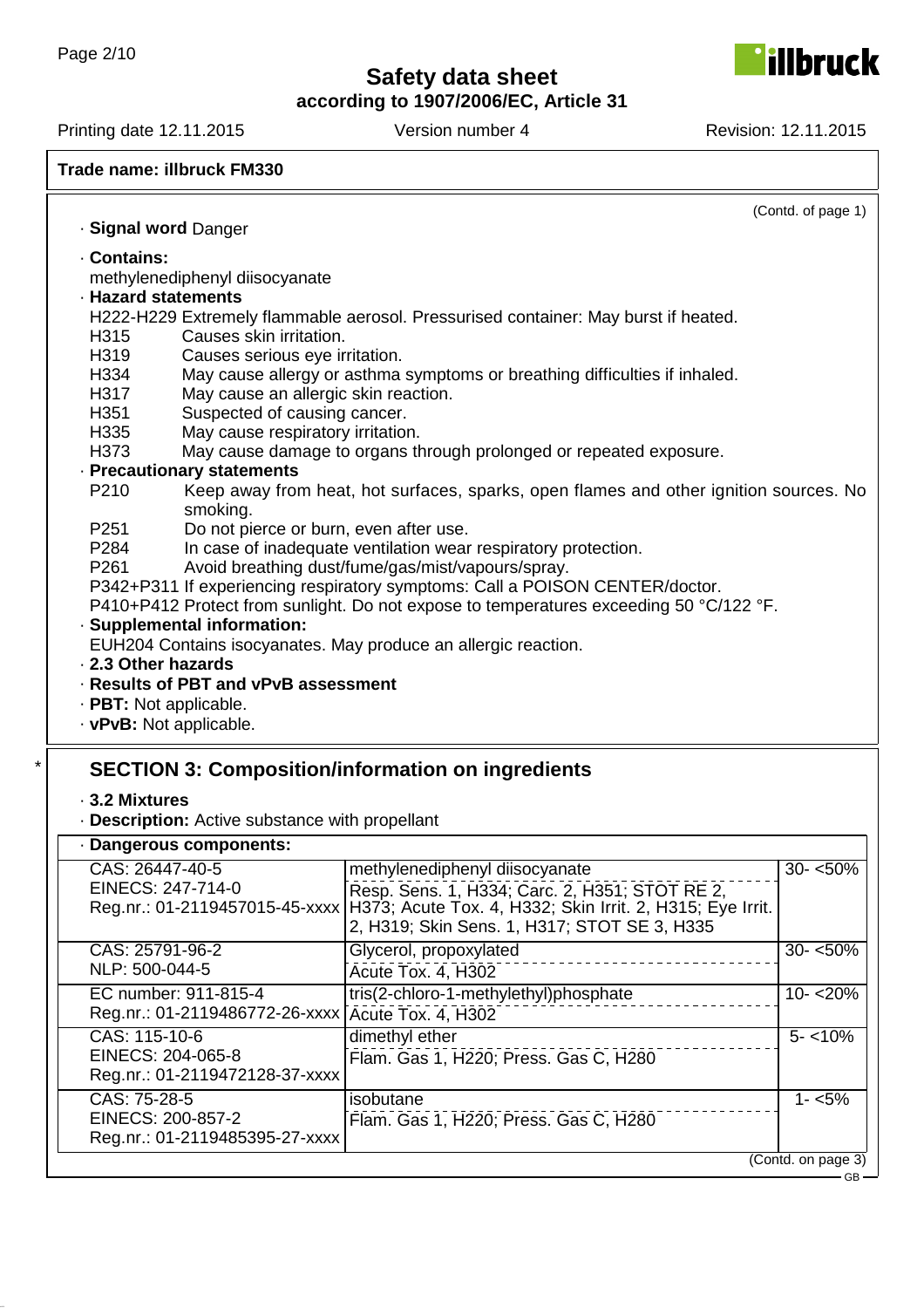**according to 1907/2006/EC, Article 31**

| CAS: 74-98-6<br>EINECS: 200-827-9<br>Reg.nr.: 01-2119486944-21-xxxx                                                                                                                                                                                                                                                                                                                                                                                                                                   | propane<br>Flam. Gas 1, H220; Press. Gas C, H280<br>. Additional information: For the wording of the listed risk phrases refer to section 16.                                                                                                                                                                                                                                                                                                                                                                              | (Contd. of page 2)<br>$1 - 5%$ |
|-------------------------------------------------------------------------------------------------------------------------------------------------------------------------------------------------------------------------------------------------------------------------------------------------------------------------------------------------------------------------------------------------------------------------------------------------------------------------------------------------------|----------------------------------------------------------------------------------------------------------------------------------------------------------------------------------------------------------------------------------------------------------------------------------------------------------------------------------------------------------------------------------------------------------------------------------------------------------------------------------------------------------------------------|--------------------------------|
| <b>SECTION 4: First aid measures</b>                                                                                                                                                                                                                                                                                                                                                                                                                                                                  |                                                                                                                                                                                                                                                                                                                                                                                                                                                                                                                            |                                |
| .4.1 Description of first aid measures<br>· After inhalation:<br>Supply fresh air and to be sure call for a doctor.<br>· After skin contact:<br>Immediately wash with water and soap and rinse thoroughly.<br>If symptoms persist consult doctor.<br>· After eye contact:<br>No further relevant information available.<br>· Information for doctor: No further relevant information available.<br>· Hazards No further relevant information available.<br>No further relevant information available. | . General information: Take affected persons out of danger area and lay down.<br>In case of unconsciousness place patient stably in side position for transportation.<br>Rinse opened eye for several minutes under running water. If symptoms persist, consult a doctor.<br>. After swallowing: Do not induce vomiting; call for medical help immediately.<br>· 4.2 Most important symptoms and effects, both acute and delayed<br>$\cdot$ 4.3 Indication of any immediate medical attention and special treatment needed |                                |
| <b>SECTION 5: Firefighting measures</b>                                                                                                                                                                                                                                                                                                                                                                                                                                                               |                                                                                                                                                                                                                                                                                                                                                                                                                                                                                                                            |                                |
| · 5.1 Extinguishing media<br>· Suitable extinguishing agents:<br>.5.2 Special hazards arising from the substance or mixture<br>Carbon monoxide (CO)<br>Carbon dioxide<br>Nitrogen oxides (NOx)<br>Hydrogen cyanide (HCN)<br>· 5.3 Advice for firefighters                                                                                                                                                                                                                                             | CO2, powder or water spray. Fight larger fires with water spray or alcohol resistant foam.<br>· For safety reasons unsuitable extinguishing agents: Water with full jet<br>Under certain fire conditions, traces of other toxic gases cannot be excluded, e.g.:<br>· Protective equipment: Wear self-contained respiratory protective device.                                                                                                                                                                              |                                |
| <b>SECTION 6: Accidental release measures</b>                                                                                                                                                                                                                                                                                                                                                                                                                                                         |                                                                                                                                                                                                                                                                                                                                                                                                                                                                                                                            |                                |
| Wear protective equipment. Keep unprotected persons away.<br>.6.3 Methods and material for containment and cleaning up:<br>Dispose contaminated material as waste according to item 13.<br>Ensure adequate ventilation.<br>Do not flush with water or aqueous cleansing agents                                                                                                                                                                                                                        | ⋅ 6.1 Personal precautions, protective equipment and emergency procedures<br>. 6.2 Environmental precautions: Do not allow to enter sewers/ surface or ground water.                                                                                                                                                                                                                                                                                                                                                       | (Contd. on page 4)<br>GВ       |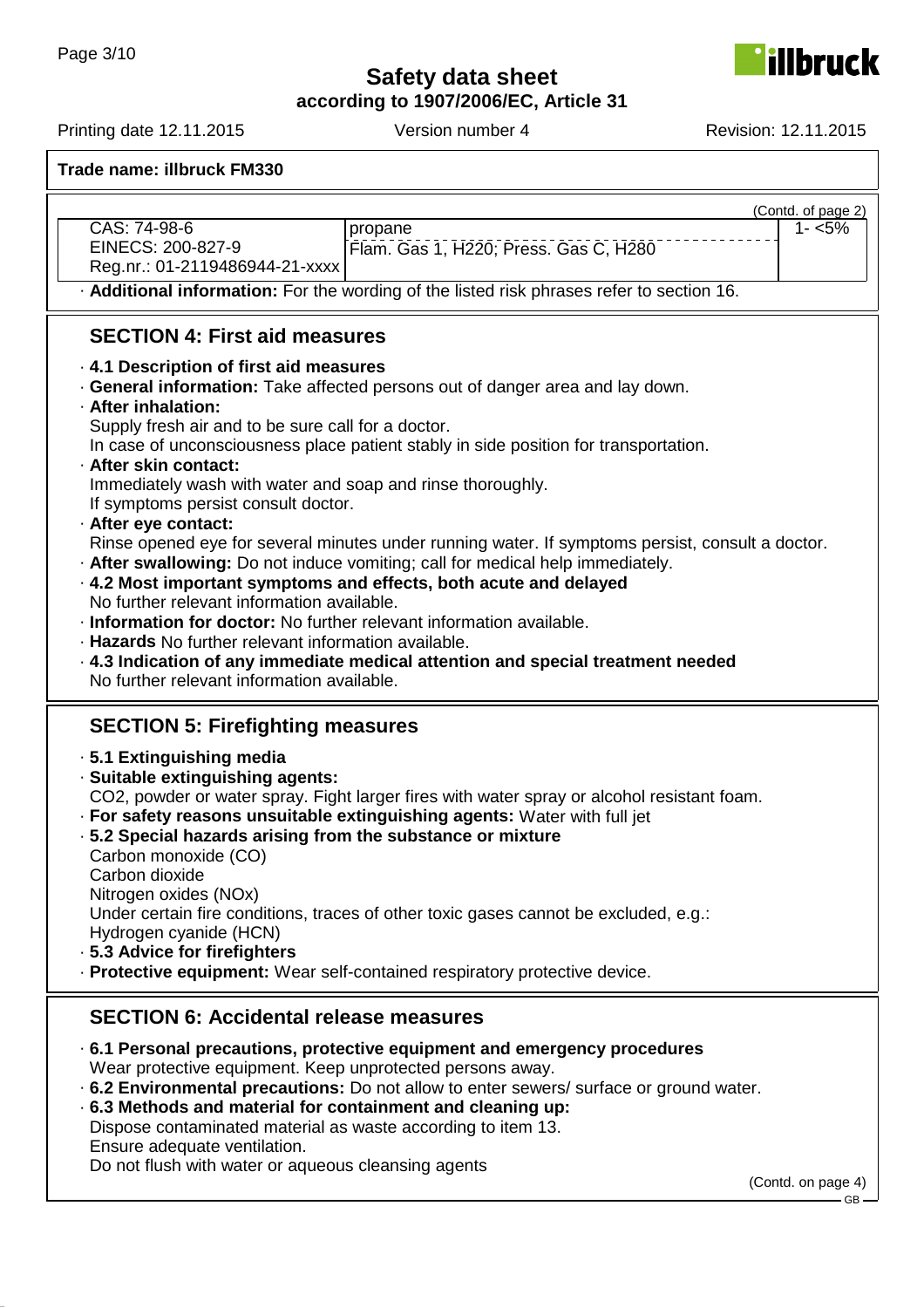**according to 1907/2006/EC, Article 31**

Printing date 12.11.2015 Version number 4 Revision: 12.11.2015

| Trade name: illbruck FM330                                                                                                                                      |
|-----------------------------------------------------------------------------------------------------------------------------------------------------------------|
| (Contd. of page 3)                                                                                                                                              |
| .6.4 Reference to other sections                                                                                                                                |
| See Section 7 for information on safe handling.                                                                                                                 |
| See Section 8 for information on personal protection equipment.<br>See Section 13 for disposal information.                                                     |
|                                                                                                                                                                 |
| <b>SECTION 7: Handling and storage</b>                                                                                                                          |
| · 7.1 Precautions for safe handling                                                                                                                             |
| Ensure good ventilation/exhaustion at the workplace.                                                                                                            |
| Open and handle receptacle with care.<br>· Information about fire - and explosion protection:                                                                   |
| Do not spray onto a naked flame or any incandescent material.                                                                                                   |
| Protect against electrostatic charges.                                                                                                                          |
| Pressurised container: protect from sunlight and do not expose to temperatures exceeding 50 °C, i.e.<br>electric lights. Do not pierce or burn, even after use. |
| · 7.2 Conditions for safe storage, including any incompatibilities<br>· Storage:                                                                                |
| · Requirements to be met by storerooms and receptacles:                                                                                                         |
| Observe official regulations on storing packagings with pressurised containers.                                                                                 |
| · Information about storage in one common storage facility: Store away from water.                                                                              |
| · Further information about storage conditions:<br>Keep container tightly sealed.                                                                               |
| Do not seal receptacle gas tight.                                                                                                                               |
| Store in cool, dry conditions in well sealed receptacles.                                                                                                       |
| Protect from heat and direct sunlight.                                                                                                                          |
| .7.3 Specific end use(s) No further relevant information available.                                                                                             |
| <b>SECTION 8: Exposure controls/personal protection</b>                                                                                                         |
| - Additional information about design of technical facilities: No further data; see item 7.                                                                     |
| 8.1 Control parameters                                                                                                                                          |
| · Ingredients with limit values that require monitoring at the workplace:                                                                                       |
| 115-10-6 dimethyl ether<br>WEL Short-term value: 958 mg/m <sup>3</sup> , 500 ppm                                                                                |
| Long-term value: 766 mg/m <sup>3</sup> , 400 ppm                                                                                                                |
| . Additional information: The lists valid during the making were used as basis.                                                                                 |
| 8.2 Exposure controls                                                                                                                                           |
| · Personal protective equipment:                                                                                                                                |
| · General protective and hygienic measures:<br>Keep away from foodstuffs, beverages and feed.                                                                   |
| Immediately remove all soiled and contaminated clothing                                                                                                         |
| Wash hands before breaks and at the end of work.                                                                                                                |
| Avoid contact with the eyes and skin.                                                                                                                           |
| Do not inhale gases / fumes / aerosols.                                                                                                                         |
| · Respiratory protection:<br>This product should not be used under conditions of poor ventilation unless a protective mask with an                              |
| appropriate gas filter (i.e. type A1 according to standard EN 14387) is used.                                                                                   |

(Contd. on page 5)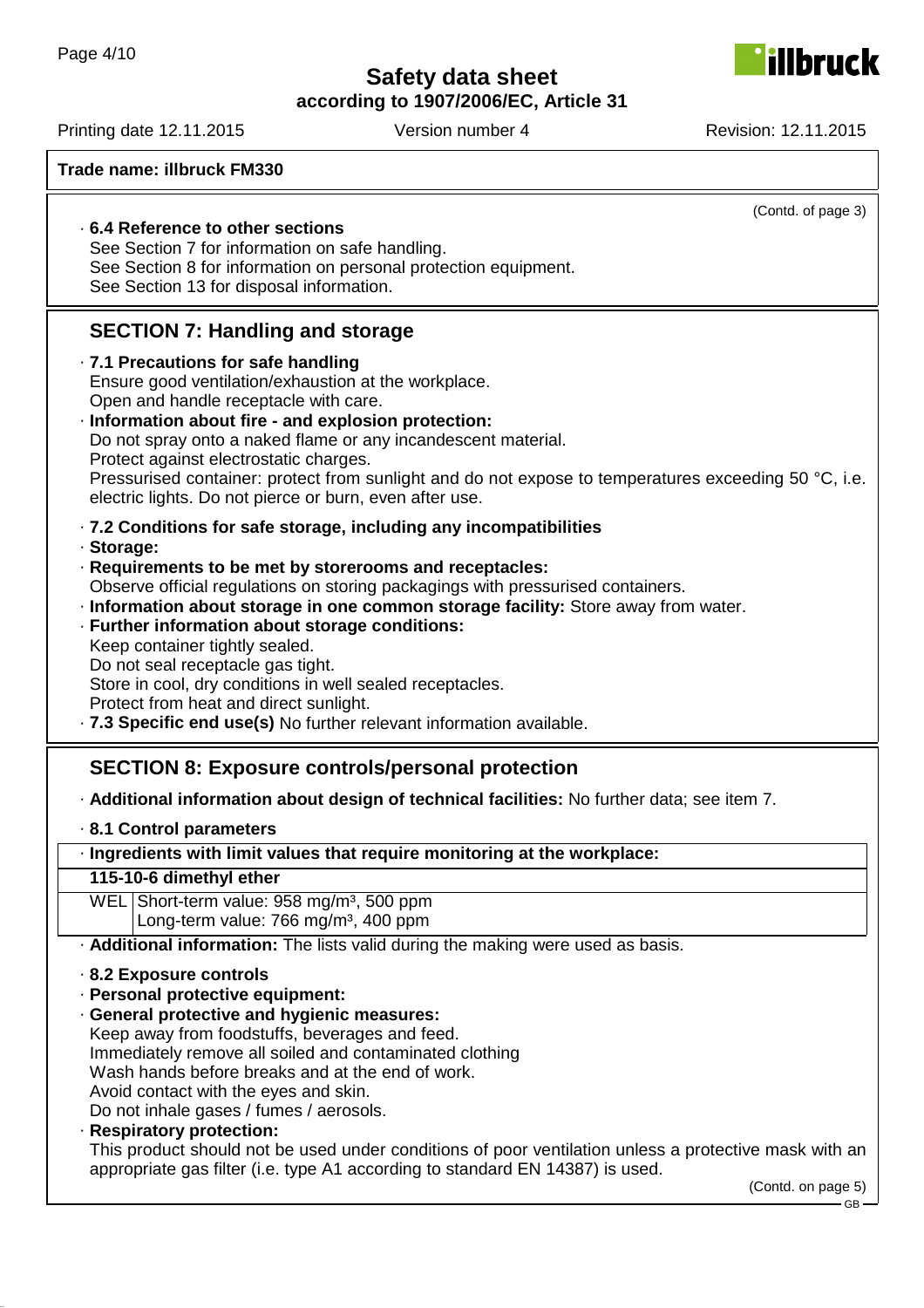**according to 1907/2006/EC, Article 31**

Printing date 12.11.2015 Version number 4 Revision: 12.11.2015

**Trade name: illbruck FM330**

(Contd. of page 4)

**Ibruck** 

· **Protection of hands:**



Protective gloves

· **Material of gloves** Butyl rubber, BR Recommended thickness of the material:  $\geq 0.7$  mm Nitrile rubber, NBR Recommended thickness of the material:  $\geq 0.4$  mm · **Penetration time of glove material**

For the mixture of chemicals mentioned below the penetration time has to be at least 480 minutes (Permeation according to EN 374 Part 3: Level 6).

· **Eye protection:**



Tightly sealed goggles

· **Body protection:** Protective work clothing

| <b>SECTION 9: Physical and chemical properties</b>                                                                                                          |                                                                                                |  |
|-------------------------------------------------------------------------------------------------------------------------------------------------------------|------------------------------------------------------------------------------------------------|--|
| . 9.1 Information on basic physical and chemical properties<br>· General Information<br>· Appearance:<br>Form:<br>Colour:<br>· Odour:<br>· Odour threshold: | Aerosol<br>According to product specification<br>Characteristic<br>Not determined.             |  |
| · pH-value:<br>· Melting point/Melting range:<br>· Boiling point/Boiling range:                                                                             | Not determined.<br>Not applicable, as aerosol.<br>Not applicable, as aerosol.                  |  |
| · Flash point:                                                                                                                                              | -97 °C                                                                                         |  |
| · Flammability (solid, gaseous):                                                                                                                            | Not applicable.                                                                                |  |
| · Ignition temperature:                                                                                                                                     |                                                                                                |  |
| <b>Decomposition temperature:</b>                                                                                                                           | Not determined.                                                                                |  |
| · Self-igniting:                                                                                                                                            | Product is not selfigniting.                                                                   |  |
| · Danger of explosion:                                                                                                                                      | Product is not explosive. However, formation of explosive<br>air/vapour mixtures are possible. |  |
| · Explosion limits:<br>Lower:<br>Upper:<br>· Vapour pressure at 20 °C:                                                                                      | 3,0 Vol %<br>18,6 Vol %<br>5200 hPa                                                            |  |
|                                                                                                                                                             | (Contd. on page 6)<br>$-$ GB $-$                                                               |  |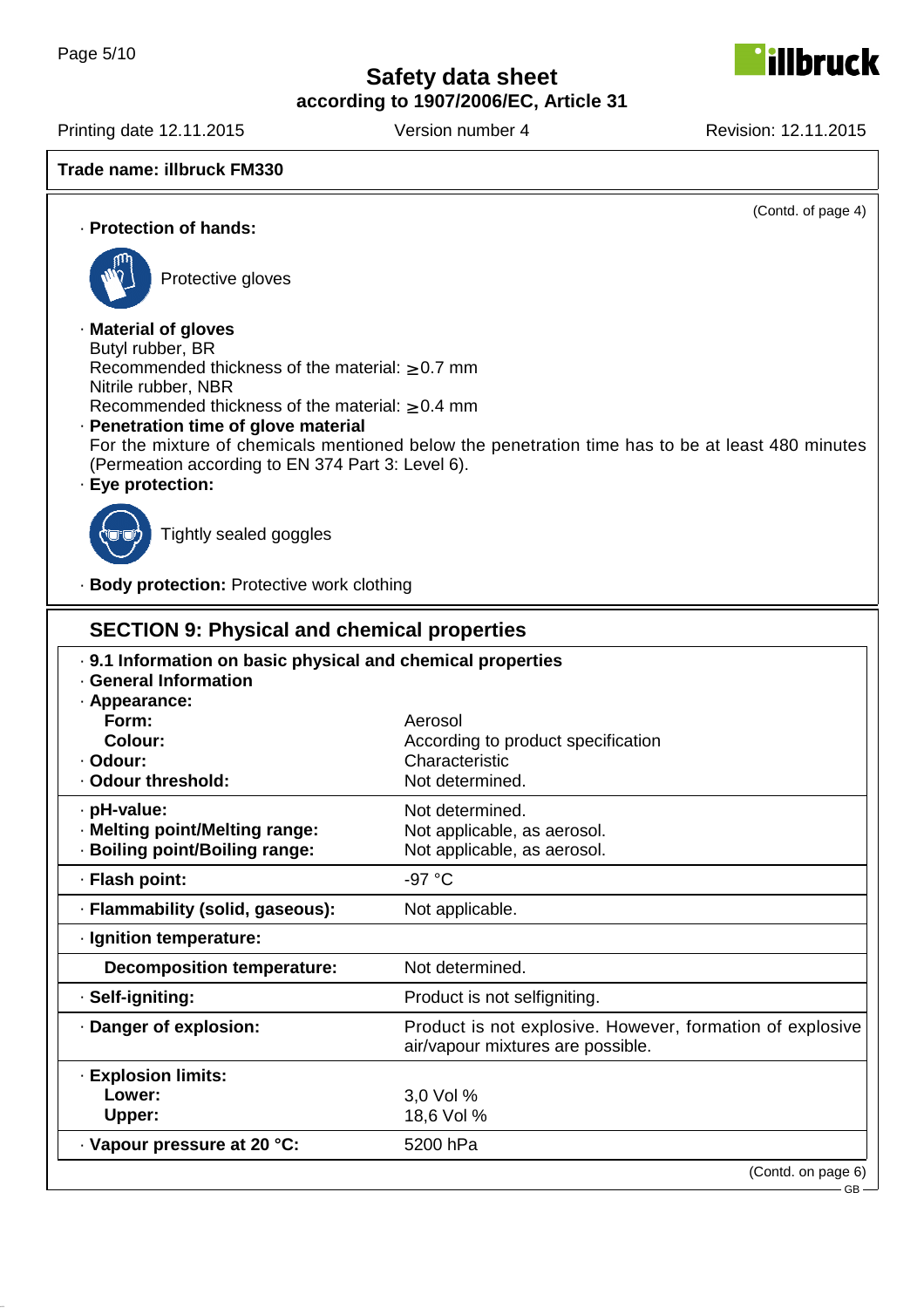

**according to 1907/2006/EC, Article 31**

Printing date 12.11.2015 Version number 4 Revision: 12.11.2015

**Trade name: illbruck FM330**

|                                                            | (Contd. of page 5)                         |
|------------------------------------------------------------|--------------------------------------------|
| Density at 20 °C:                                          | $0.99$ g/cm <sup>3</sup>                   |
| · Relative density                                         | Not determined.                            |
| · Vapour density                                           | Not determined.                            |
| <b>Evaporation rate</b>                                    | Not applicable.                            |
| · Solubility in / Miscibility with                         |                                            |
| water:                                                     | Not miscible or difficult to mix.          |
| · Partition coefficient (n-octanol/water): Not determined. |                                            |
| · Viscosity:                                               |                                            |
| Dynamic:                                                   | Not determined.                            |
| Kinematic:                                                 | Not determined.                            |
| · Solvent content:                                         |                                            |
| VOC (EU)                                                   | $152.8$ g/l                                |
| VOC (EC)                                                   | 15.40 %                                    |
| . 9.2 Other information                                    | No further relevant information available. |

## **SECTION 10: Stability and reactivity**

- · **10.1 Reactivity** No further relevant information available.
- · **10.2 Chemical stability**
- · **Thermal decomposition / conditions to be avoided:** No decomposition if used according to specifications.
- · **10.3 Possibility of hazardous reactions** No dangerous reactions known.
- · **10.4 Conditions to avoid** No further relevant information available.
- · **10.5 Incompatible materials:** No further relevant information available.
- · **10.6 Hazardous decomposition products:** No dangerous decomposition products known.

## **SECTION 11: Toxicological information**

· **11.1 Information on toxicological effects**

· **Acute toxicity** Based on available data, the classification criteria are not met.

### · **LD/LC50 values relevant for classification:**

|                                                                                                                                                           | 26447-40-5 methylenediphenyl diisocyanate |                                               |
|-----------------------------------------------------------------------------------------------------------------------------------------------------------|-------------------------------------------|-----------------------------------------------|
| Oral                                                                                                                                                      | LD50                                      | $>$ 2000 mg/kg (rat)                          |
| Dermal                                                                                                                                                    | LD50                                      | $> 9400$ mg/kg (rabbit)                       |
|                                                                                                                                                           |                                           | Inhalative $ $ LC50/1 h $ $ > 2.24 mg/L (rat) |
|                                                                                                                                                           |                                           | 25791-96-2 Glycerol, propoxylated             |
| Oral                                                                                                                                                      | LD <sub>50</sub>                          | $>$ 2000 mg/kg (rat)                          |
| Dermal                                                                                                                                                    | LD50                                      | $>$ 2000 mg/kg (rabbit)                       |
| · Primary irritant effect:<br>· Skin corrosion/irritation<br>Causes skin irritation.<br>· Serious eye damage/irritation<br>Causes serious eye irritation. |                                           |                                               |

(Contd. on page 7)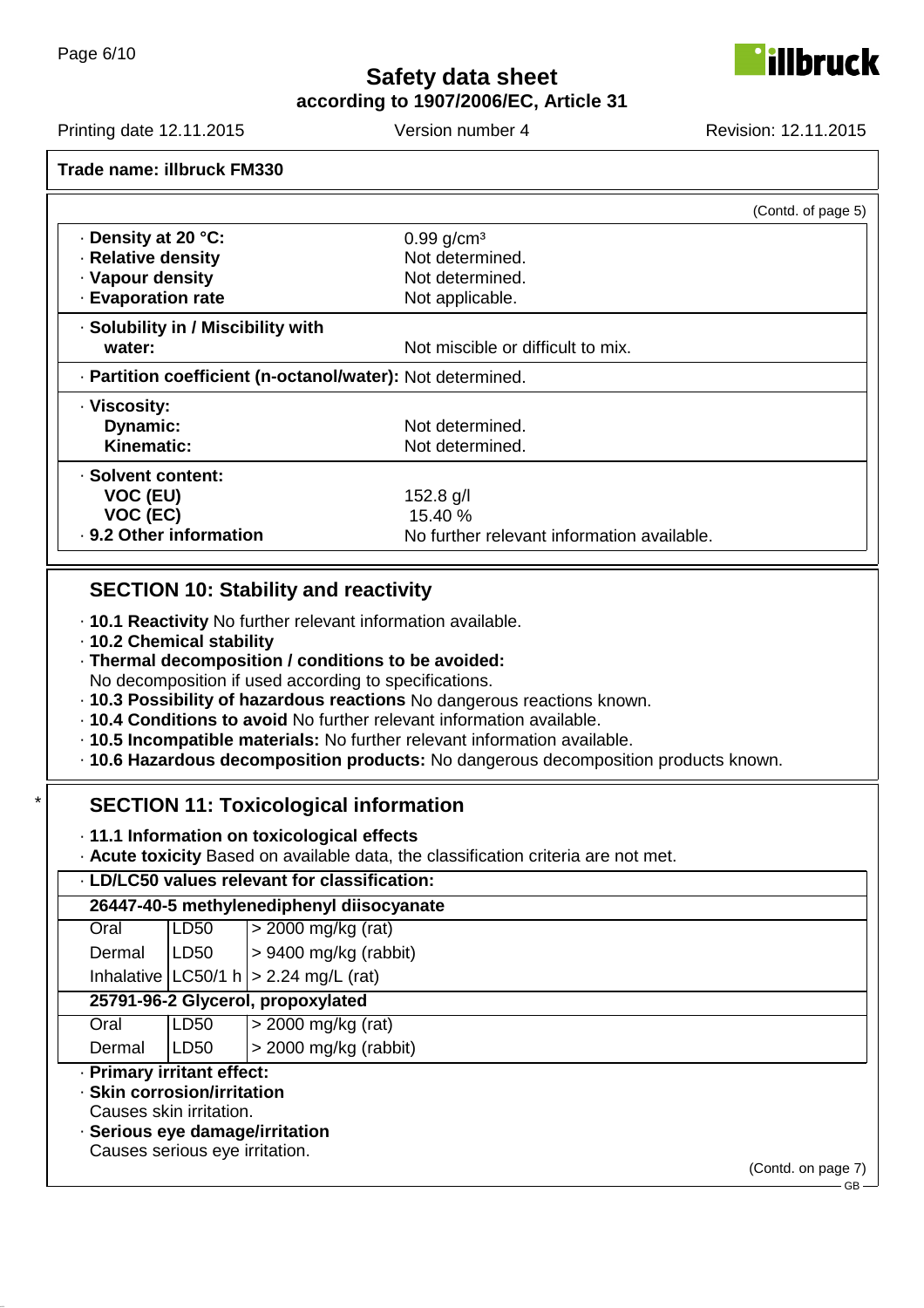**according to 1907/2006/EC, Article 31**

| $\blacksquare$                                                                                                                                                                                                              |                                                                                                                                                                                                                                                                                                                                                                                                                                                                                                                 |                    |
|-----------------------------------------------------------------------------------------------------------------------------------------------------------------------------------------------------------------------------|-----------------------------------------------------------------------------------------------------------------------------------------------------------------------------------------------------------------------------------------------------------------------------------------------------------------------------------------------------------------------------------------------------------------------------------------------------------------------------------------------------------------|--------------------|
| Trade name: illbruck FM330                                                                                                                                                                                                  |                                                                                                                                                                                                                                                                                                                                                                                                                                                                                                                 |                    |
| · Respiratory or skin sensitisation<br>May cause an allergic skin reaction.<br>· Carcinogenicity<br>Suspected of causing cancer.<br>· STOT-single exposure<br>May cause respiratory irritation.<br>· STOT-repeated exposure | May cause allergy or asthma symptoms or breathing difficulties if inhaled.<br>CMR effects (carcinogenity, mutagenicity and toxicity for reproduction)<br>. Germ cell mutagenicity Based on available data, the classification criteria are not met.<br>. Reproductive toxicity Based on available data, the classification criteria are not met.<br>May cause damage to organs through prolonged or repeated exposure.<br>· Aspiration hazard Based on available data, the classification criteria are not met. | (Contd. of page 6) |
| <b>SECTION 12: Ecological information</b>                                                                                                                                                                                   |                                                                                                                                                                                                                                                                                                                                                                                                                                                                                                                 |                    |
| · 12.1 Toxicity                                                                                                                                                                                                             |                                                                                                                                                                                                                                                                                                                                                                                                                                                                                                                 |                    |
| · Aquatic toxicity:                                                                                                                                                                                                         |                                                                                                                                                                                                                                                                                                                                                                                                                                                                                                                 |                    |
| 25791-96-2 Glycerol, propoxylated                                                                                                                                                                                           |                                                                                                                                                                                                                                                                                                                                                                                                                                                                                                                 |                    |
| LC50/96 h $ > 1000$ mg/L (fish)                                                                                                                                                                                             |                                                                                                                                                                                                                                                                                                                                                                                                                                                                                                                 |                    |
| EC50/48 h $ $ > 1000 mg/L (daphnia magna)                                                                                                                                                                                   |                                                                                                                                                                                                                                                                                                                                                                                                                                                                                                                 |                    |
| $EC50/72 h$   > 1000 mg/L (algae)                                                                                                                                                                                           |                                                                                                                                                                                                                                                                                                                                                                                                                                                                                                                 |                    |
|                                                                                                                                                                                                                             | . 12.2 Persistence and degradability No further relevant information available.                                                                                                                                                                                                                                                                                                                                                                                                                                 |                    |
| . Other information: The product is difficultly biodegradable.                                                                                                                                                              |                                                                                                                                                                                                                                                                                                                                                                                                                                                                                                                 |                    |
|                                                                                                                                                                                                                             | · 12.3 Bioaccumulative potential No further relevant information available.                                                                                                                                                                                                                                                                                                                                                                                                                                     |                    |
| . 12.4 Mobility in soil No further relevant information available.                                                                                                                                                          |                                                                                                                                                                                                                                                                                                                                                                                                                                                                                                                 |                    |
| · Ecotoxical effects:                                                                                                                                                                                                       |                                                                                                                                                                                                                                                                                                                                                                                                                                                                                                                 |                    |
| · Other information:                                                                                                                                                                                                        | This product contains no substances in Annex I to Directive EC 1005/2009 concerning ozone                                                                                                                                                                                                                                                                                                                                                                                                                       |                    |
| depleting substances                                                                                                                                                                                                        |                                                                                                                                                                                                                                                                                                                                                                                                                                                                                                                 |                    |
| · 12.5 Results of PBT and vPvB assessment                                                                                                                                                                                   |                                                                                                                                                                                                                                                                                                                                                                                                                                                                                                                 |                    |
| $\cdot$ PBT: Not applicable.                                                                                                                                                                                                |                                                                                                                                                                                                                                                                                                                                                                                                                                                                                                                 |                    |
| $\cdot$ vPvB: Not applicable.                                                                                                                                                                                               |                                                                                                                                                                                                                                                                                                                                                                                                                                                                                                                 |                    |
|                                                                                                                                                                                                                             | . 12.6 Other adverse effects No further relevant information available.                                                                                                                                                                                                                                                                                                                                                                                                                                         |                    |
| <b>SECTION 13: Disposal considerations</b>                                                                                                                                                                                  |                                                                                                                                                                                                                                                                                                                                                                                                                                                                                                                 |                    |
| · 13.1 Waste treatment methods                                                                                                                                                                                              |                                                                                                                                                                                                                                                                                                                                                                                                                                                                                                                 |                    |
| · Recommendation                                                                                                                                                                                                            |                                                                                                                                                                                                                                                                                                                                                                                                                                                                                                                 |                    |
|                                                                                                                                                                                                                             | Must not be disposed together with household garbage. Do not allow product to reach sewage                                                                                                                                                                                                                                                                                                                                                                                                                      |                    |
| system.<br>· European waste catalogue                                                                                                                                                                                       |                                                                                                                                                                                                                                                                                                                                                                                                                                                                                                                 |                    |
| 16 05 05                                                                                                                                                                                                                    | gases in pressure containers other than those mentioned in 16 05 04                                                                                                                                                                                                                                                                                                                                                                                                                                             |                    |
| 15 01 04<br>metallic packaging                                                                                                                                                                                              |                                                                                                                                                                                                                                                                                                                                                                                                                                                                                                                 |                    |
|                                                                                                                                                                                                                             |                                                                                                                                                                                                                                                                                                                                                                                                                                                                                                                 | (Contd. on page 8) |
|                                                                                                                                                                                                                             |                                                                                                                                                                                                                                                                                                                                                                                                                                                                                                                 | GB-                |

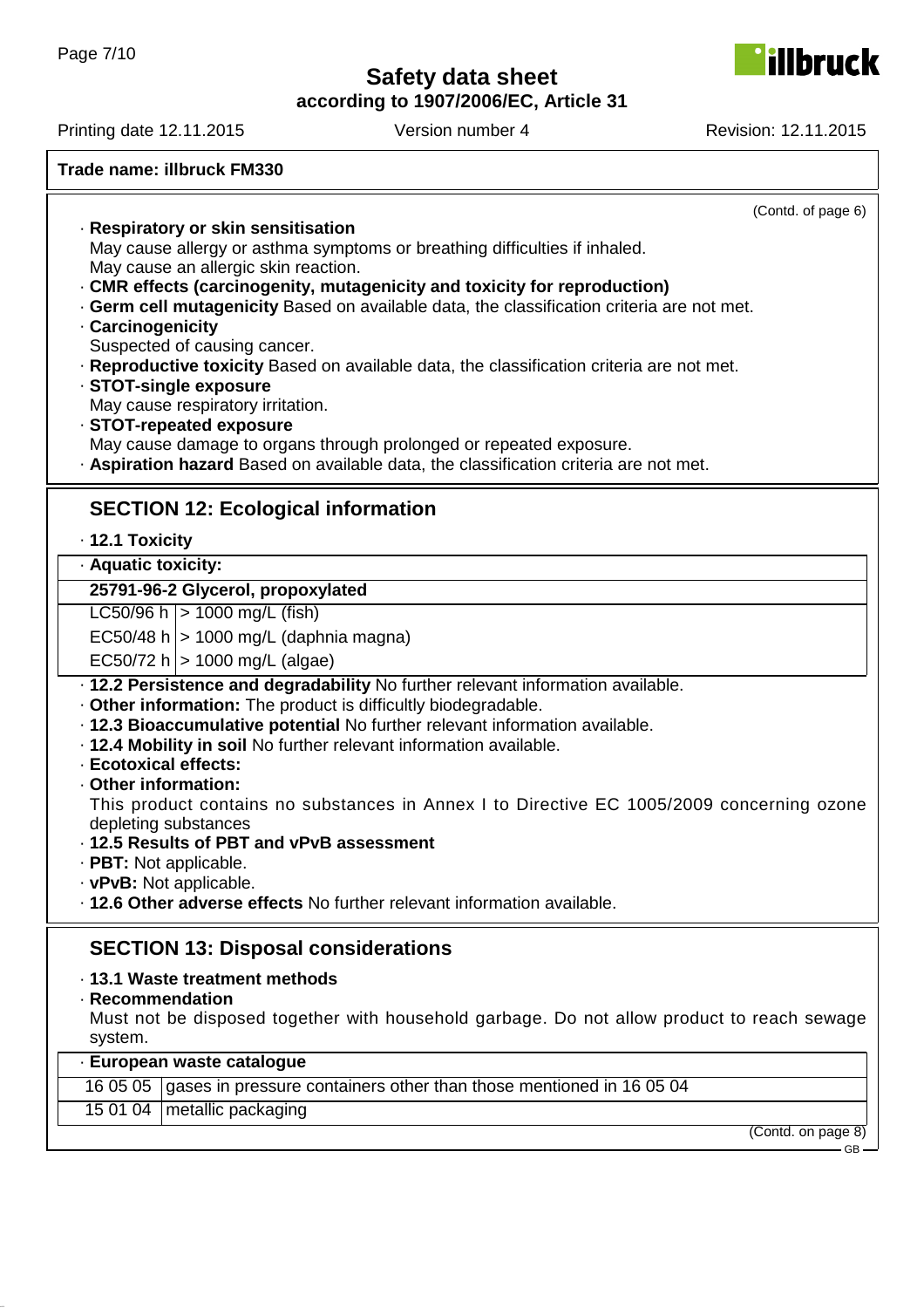**according to 1907/2006/EC, Article 31**

Printing date 12.11.2015 Version number 4 Revision: 12.11.2015

**Trade name: illbruck FM330**

· **Uncleaned packaging:**

· **Recommendation:** Disposal must be made according to official regulations.

| <b>SECTION 14: Transport information</b>                                                          |                                                                                                                                                                                                                                                                      |
|---------------------------------------------------------------------------------------------------|----------------------------------------------------------------------------------------------------------------------------------------------------------------------------------------------------------------------------------------------------------------------|
| · 14.1 UN-Number<br>· ADR, IMDG, IATA                                                             | <b>UN1950</b>                                                                                                                                                                                                                                                        |
| · 14.2 UN proper shipping name<br>· ADR<br>· IMDG<br>$\cdot$ IATA                                 | 1950 AEROSOLS<br><b>AEROSOLS</b><br>AEROSOLS, flammable                                                                                                                                                                                                              |
| · 14.3 Transport hazard class(es)                                                                 |                                                                                                                                                                                                                                                                      |
| $·$ ADR                                                                                           |                                                                                                                                                                                                                                                                      |
|                                                                                                   |                                                                                                                                                                                                                                                                      |
| · Class                                                                                           | 2 5F Gases.                                                                                                                                                                                                                                                          |
| · Label                                                                                           | 2.1                                                                                                                                                                                                                                                                  |
| · IMDG, IATA                                                                                      |                                                                                                                                                                                                                                                                      |
| · Class                                                                                           | 2.1                                                                                                                                                                                                                                                                  |
| · Label                                                                                           | 2.1                                                                                                                                                                                                                                                                  |
| · 14.4 Packing group<br>· ADR, IMDG, IATA                                                         | Void                                                                                                                                                                                                                                                                 |
| · 14.5 Environmental hazards:<br>· Marine pollutant:                                              | <b>No</b>                                                                                                                                                                                                                                                            |
| · 14.6 Special precautions for user<br>· Danger code (Kemler):<br>· EMS Number:<br>· Stowage Code | Warning: Gases.<br>$F-D, S-U$<br>SW1 Protected from sources of heat.<br>SW22 For AEROSOLS with a maximum capacity<br>of 1 litre: Category A. For AEROSOLS with a<br>capacity above 1 litre: Category B. For WASTE<br>AEROSOLS: Category C, Clear of living quarters. |
|                                                                                                   | (Contd. on page 9)<br>$\overline{\phantom{a}}$ GR $\overline{\phantom{a}}$                                                                                                                                                                                           |



(Contd. of page 7)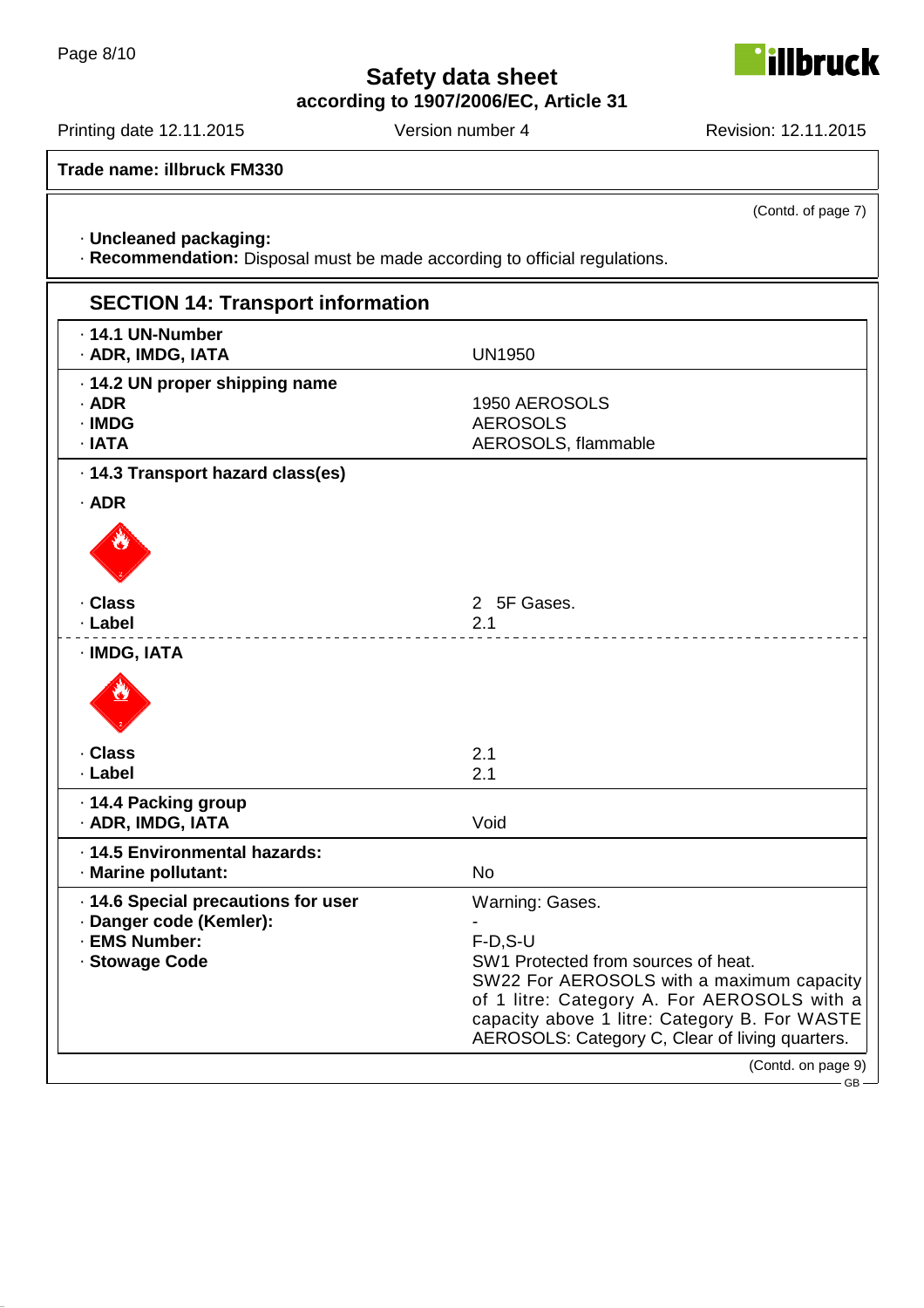illbruck

**according to 1907/2006/EC, Article 31**

Printing date 12.11.2015 Version number 4 Revision: 12.11.2015

| Trade name: illbruck FM330                                                                                                            |                                                                                                                                                                                                                                                                                                                                                  |
|---------------------------------------------------------------------------------------------------------------------------------------|--------------------------------------------------------------------------------------------------------------------------------------------------------------------------------------------------------------------------------------------------------------------------------------------------------------------------------------------------|
|                                                                                                                                       | (Contd. of page 8)                                                                                                                                                                                                                                                                                                                               |
| · Segregation Code                                                                                                                    | SG69 For AEROSOLS with a maximum capacity of<br>1 litre: Segregation as for class 9. Stow "separated<br>from" class 1 except for division 1.4. For<br>AEROSOLS with a capacity above 1 litre:<br>Segregation as for the appropriate subdivision of<br>class 2. For WASTE AEROSOLS: Segregation as<br>for the appropriate subdivision of class 2. |
| · 14.7 Transport in bulk according to Annex II of<br><b>Marpol and the IBC Code</b>                                                   | Not applicable.                                                                                                                                                                                                                                                                                                                                  |
| · Transport/Additional information:                                                                                                   |                                                                                                                                                                                                                                                                                                                                                  |
| $·$ ADR<br>· Limited quantities (LQ)<br>· Excepted quantities (EQ)<br>· Transport category<br>· Tunnel restriction code<br>· Remarks: | 1L<br>Code: E0<br>Not permitted as Excepted Quantity<br>2<br>D<br>- Special provisions: 190, 327, 344, 625 (3.3)<br>- Special provisions for carriage: V14 (7.2.4); CV9,<br>CV12 (7.5.11); S2 (8.5)                                                                                                                                              |
| · IMDG<br>· Limited quantities (LQ)<br>· Excepted quantities (EQ)<br>· Remarks:                                                       | 11<br>Code: E0<br>Not permitted as Excepted Quantity<br>- Special provisions: 63, 190, 277, 327, 344, 959<br>(3.3)                                                                                                                                                                                                                               |
| $\cdot$ IATA<br>· Remarks:                                                                                                            | - Special provisions: A145, A167, A802 (4.4)                                                                                                                                                                                                                                                                                                     |
| · UN "Model Regulation":                                                                                                              | <b>UN 1950 AEROSOLS, 2.1</b>                                                                                                                                                                                                                                                                                                                     |

## **SECTION 15: Regulatory information**

· **15.1 Safety, health and environmental regulations/legislation specific for the substance or mixture**

"CLP" Regulation (EC) No 1272/2008 (OJ L 353, 31.12.2008, p.1).

"CHIP" SI 2009 No.716.

"REACH" Regulation (EC) No 1907/2006 (OJ L 396, 30.12.2006, p.1, with subsequent amendments). COMMISSION REGULATION (EU) 2015/830 of 28 May 2015

· **National regulations:**

· **Information about limitation of use:** Employment restrictions concerning juveniles must be observed. Employment restrictions concerning pregnant and lactating women must be observed.

· **Other regulations, limitations and prohibitive regulations**

· **Substances of very high concern (SVHC) according to REACH, Article 57** Not applicable.

(Contd. on page 10) GB